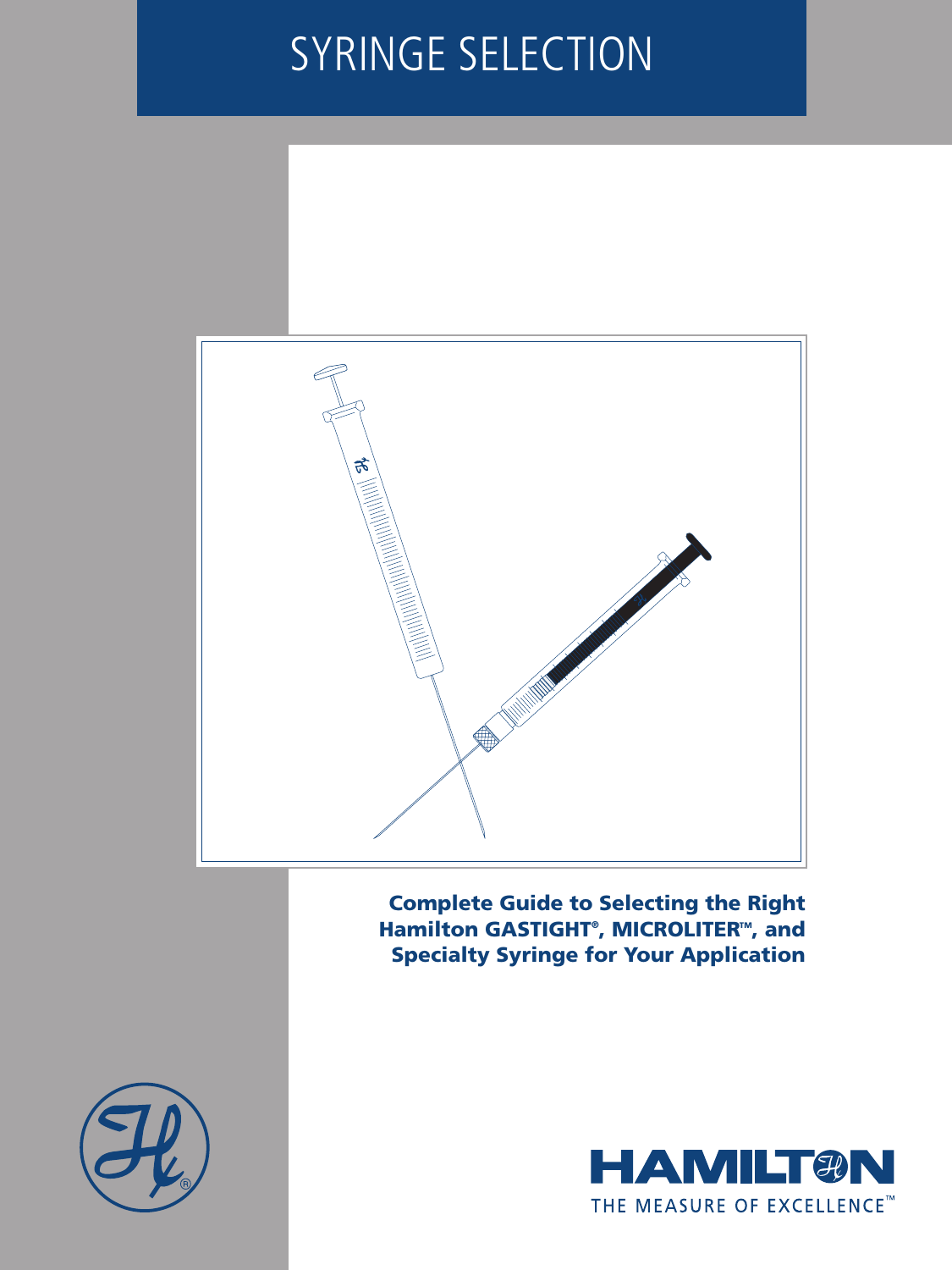| <b>Introduction</b>                                                                                                                                                                                                                                                                                                                                                                                 | 3                                                                |  |
|-----------------------------------------------------------------------------------------------------------------------------------------------------------------------------------------------------------------------------------------------------------------------------------------------------------------------------------------------------------------------------------------------------|------------------------------------------------------------------|--|
| <b>Syringe Schematics</b>                                                                                                                                                                                                                                                                                                                                                                           | 4                                                                |  |
| Selecting the Right Syringe for Your Application - Step-by-Step Guide                                                                                                                                                                                                                                                                                                                               | 4                                                                |  |
| <b>Hamilton Syringe Selection Worksheet</b><br><b>Example of Completed Hamilton Syringe Selection Worksheet</b>                                                                                                                                                                                                                                                                                     | 5<br>6                                                           |  |
| 1. Syringe Types                                                                                                                                                                                                                                                                                                                                                                                    | 7                                                                |  |
| 2. Syringe Series<br>Syringe Types to Series Chart                                                                                                                                                                                                                                                                                                                                                  | 8<br>8                                                           |  |
| <b>3. Series Descriptions</b><br>MICROLITER Syringes (0.05 µL - 500 µL)<br>600 Series (0.25 µL - 5 µL)<br>700 Series (0.5 µL - 500 µL)<br>800 Series (0.5 µL - 250 µL)<br>900 Series (0.5 µL - 10 µL)<br>7000 Series (0.05 µL - 5 µL)<br>GASTIGHT Syringes (1 µL - 2L)<br>1000 Series (100 µL - 100 mL)<br>1700 Series (1 µL - 500 µL)<br>1800 Series (1 µL - 250 µL)<br>Super Syringe (50 mL - 2L) | 9<br>9<br>9<br>9<br>10<br>10<br>10<br>11<br>11<br>11<br>12<br>12 |  |
| <b>4. Terminations</b><br>N, Cemented Needle<br>SN, Special Cemented Needle<br>LTN, Luer Tip Cemented Needle<br>LTSN, Luer Tip Special Cemented Needle<br>LT, Luer Tip<br>RN, Removal Needle<br>KH, Knurled Hub<br>TLL, TEFLON® Luer Lock<br>SL, SampleLock™                                                                                                                                        | 13<br>13<br>13<br>13<br>13<br>13<br>14<br>14<br>14<br>14         |  |
| <b>5. Needle Selection</b><br><b>Standard Needles</b><br><b>Custom Needles</b><br><b>Custom Needle Hubs</b><br>Point Styles and Applications<br>Needle Point Style Chart<br>Gauge and Length<br>Gauge Index Table                                                                                                                                                                                   | 15<br>15<br>15<br>15<br>16<br>16<br>17<br>17                     |  |
| <b>Accessories, Replacement Parts, and Services</b>                                                                                                                                                                                                                                                                                                                                                 |                                                                  |  |
| <b>Additional Technical Information</b>                                                                                                                                                                                                                                                                                                                                                             | 19                                                               |  |
| <b>Technical Support</b>                                                                                                                                                                                                                                                                                                                                                                            | 19                                                               |  |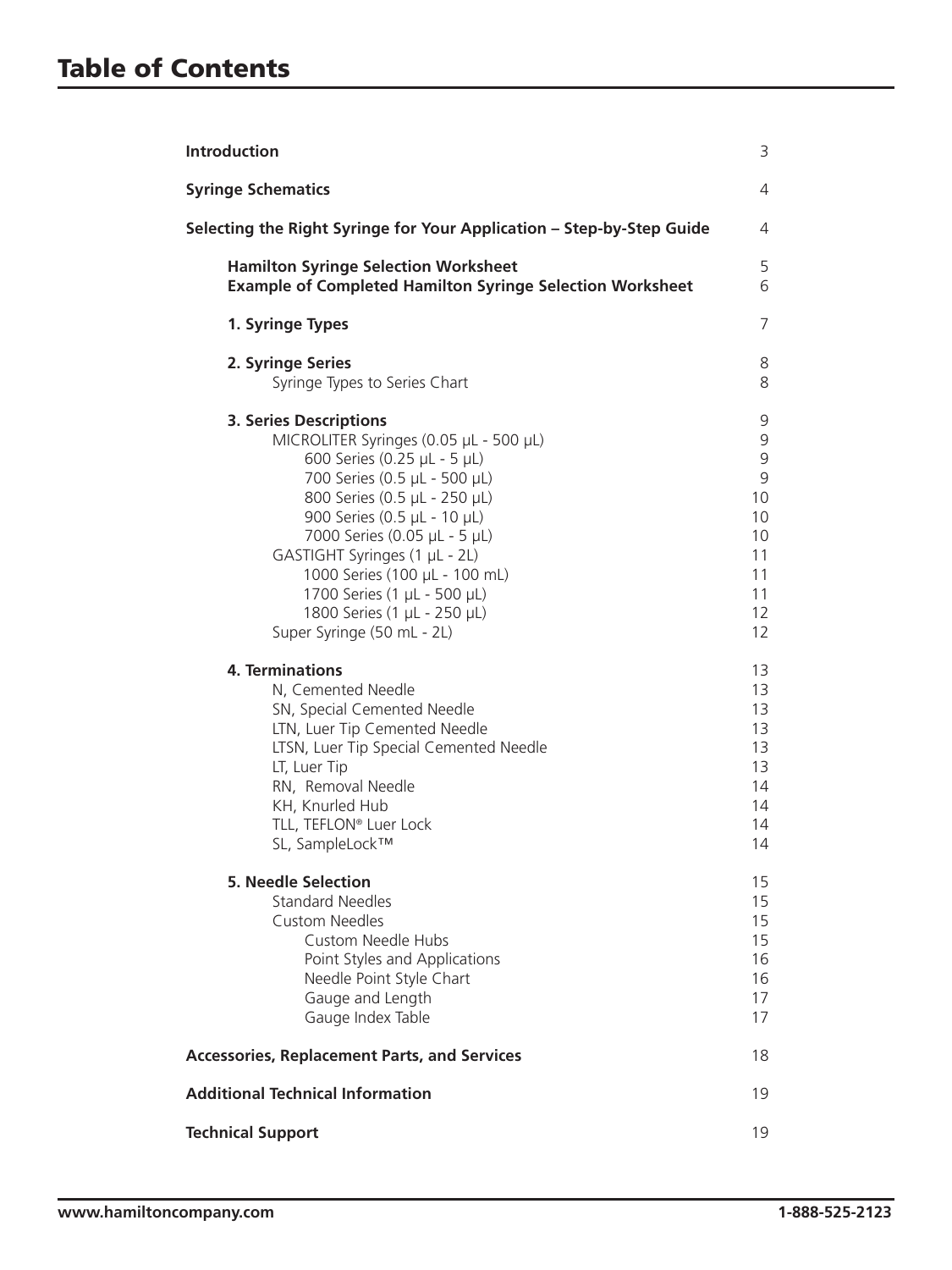Hamilton syringes are the finest quality precision fluid measuring devices available. We offer the most complete selection of syringes on the market for use in applications that range from simple liquid transfers to animal injections to complex GC and HPLC chromatographic injections.

In this guide, all the information needed to select the right syringe for manual applications is presented. In addition, Hamilton offers a complete line of syringes for use with instrumentation such as autosamplers and syringe pumps, including replacement syringes for pumps produced by other manufacturers. Top quality materials and skilled workmanship ensure that Hamilton syringes consistently deliver the highest possible performance for reliable analyses.

Our syringes are accurate to within  $\pm 1\%$  of nominal volume with a precision of 1% at 80% of the total volume. The fluid path of a Hamilton syringe is designed to be chemically inert with stainless steel, borosilicate type I glass, and TEFLON® used for most syringes. N.I.S.T. traceable certification is available, as an additional service, for the majority of the syringes in our product line.

All Hamilton products are unconditionally guaranteed to be free of defects in materials and workmanship for one year (12 months) from date of purchase. The Hamilton Company Quality System is ISO 9001-2000 Certified. Syringes and needles manufactured by Hamilton Company are intended for scientific research and laboratory use only and are not intended for human in vivo use. Consult our published specifications to determine the material compatibility of Hamilton products with your application.

Hamilton continuously researches new materials and methods to improve form, fit, and function of our syringes, so you can be confident that when you buy from Hamilton you are on the cutting edge. For the latest information on new products, detailed product and part descriptions, published specifications, and our *Guide to Maintaining and Using Hamilton Syringes,* please visit www.hamiltoncompany.com

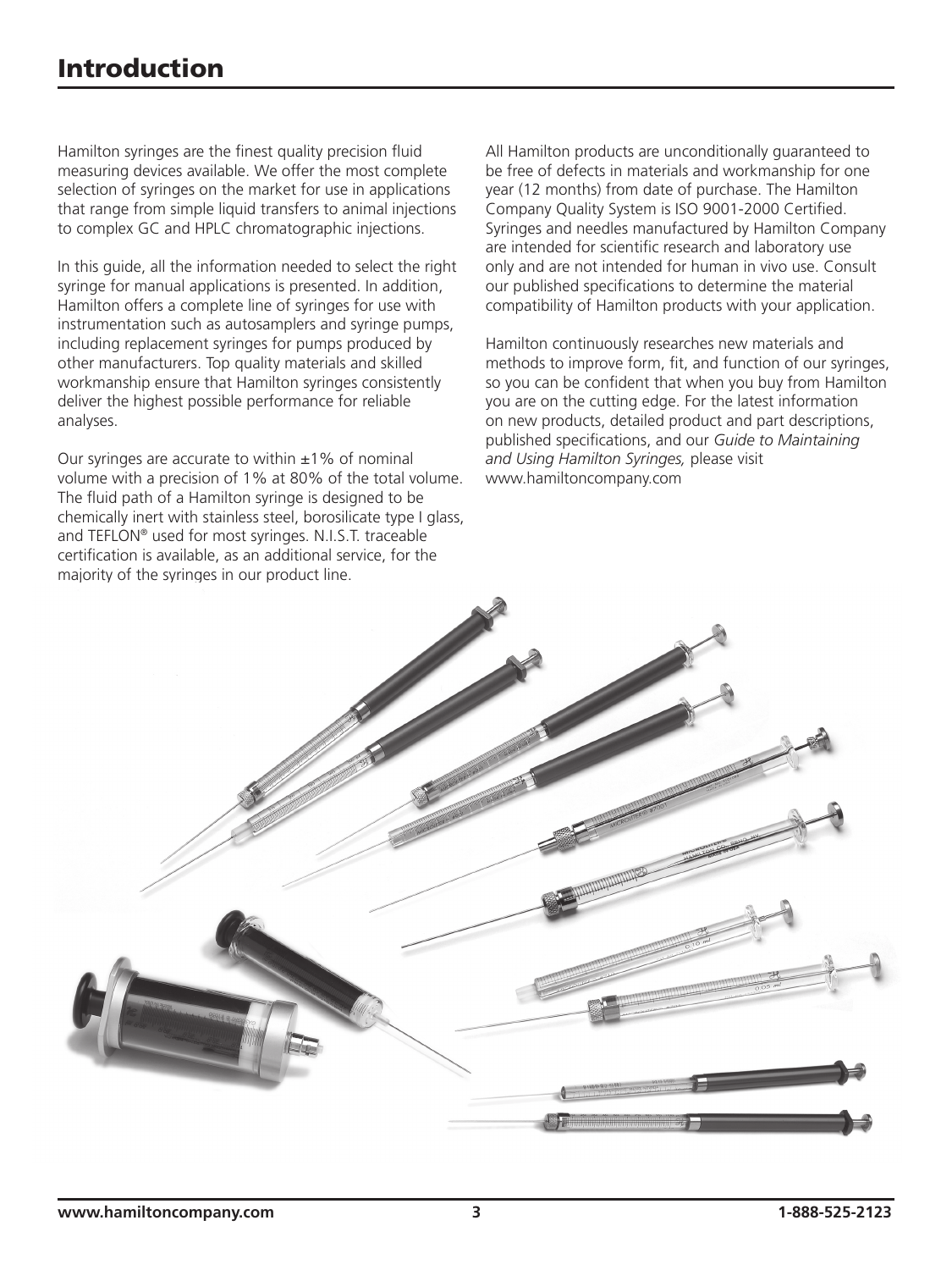

## **Examples of Hamilton MICROLITER and GASTIGHT Precision Syringes**

MICROLITER syringes have a stainless steel plunger which is individually hand-fitted to its matching glass barrel. The hand-fitting process is finely controlled to create a liquid-tight seal between the barrel and the plunger. Plungers for MICROLITER syringes cannot be interchanged or replaced if damaged.

GASTIGHT syringes have a precision machined TEFLON plunger tip which provides a tight seal for both liquids and gases. Replacement plunger assemblies are available for most GASTIGHT syringes.

# Selecting the Right Syringe for Your Application Step-by-Step Guide

Hamilton offers seven core series with a wide range of delivery volumes, termination types, needle gauges, and needle point styles plus numerous speciality syringes. Hamilton's syringe series are grouped by sample type, application, and volume range. Our syringes are further supported by an array of accessories to improve durability and reproducibility.

Use our five-step guide and worksheet to choose the ideal syringe for your application. The next page is a blank Hamilton Syringe Selection Worksheet. The blank

worksheet is followed by a sample of a completed worksheet. Instructions for using the worksheet are included on the form. Once the worksheet is completed, you can fully describe the syringe needed for your application.

Note: you may want to make copies of the blank worksheet for future use or you can download a copy by visiting www.hamiltoncompany.com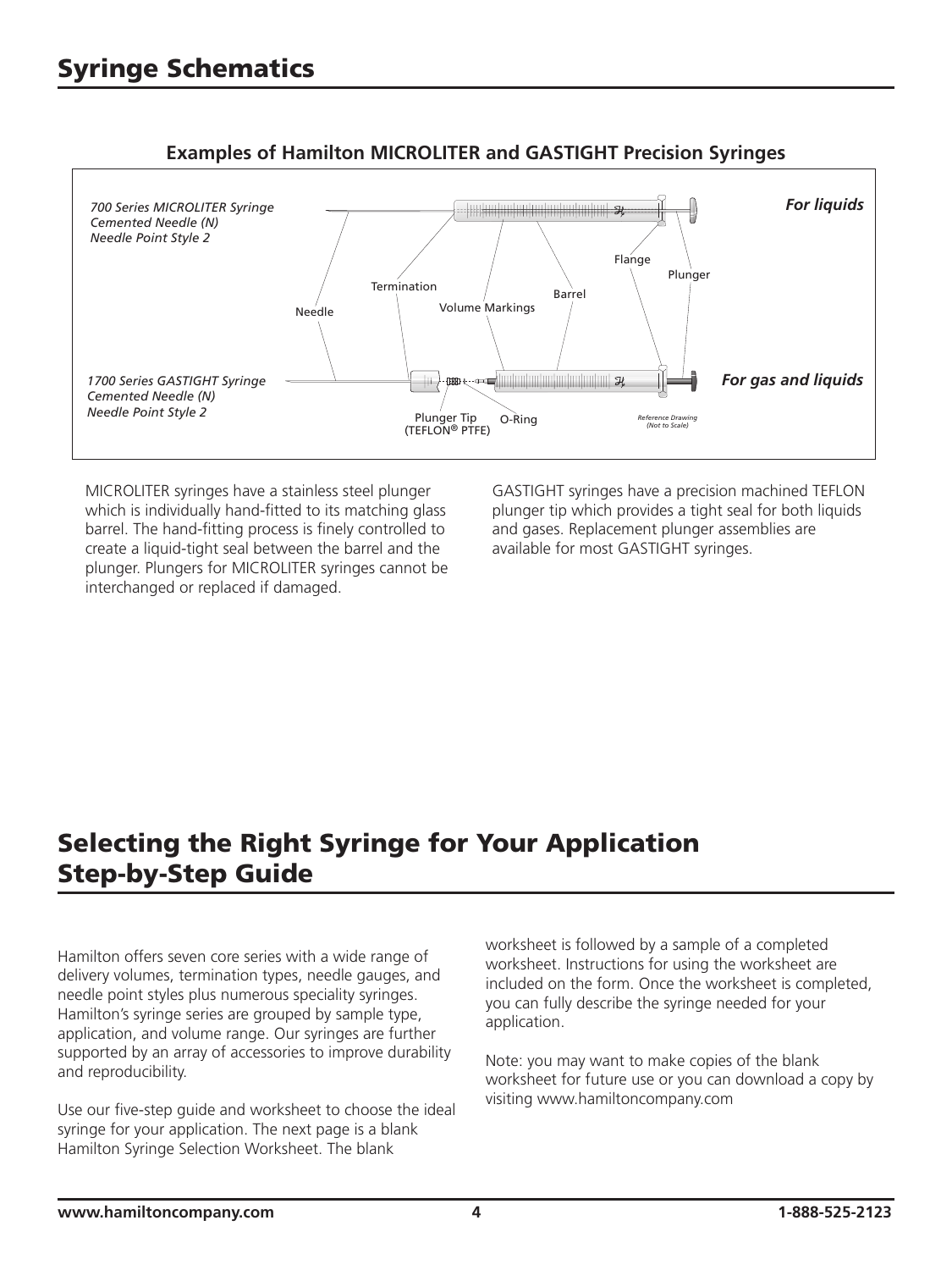To use this worksheet, first define the sample type and required dispensing volume. Next, read each step, and for additional details go to the appropriate reference section in this guide. Choose the feature needed and, enter your selection on the worksheet. On completion, this

worksheet will fully describe the Hamilton syringe needed for your application. Visit www.hamiltoncompany.com to identify the part number or call 1-888-525-2123 for Hamilton Customer Service assistance. Call your local dealer for assistance outside the U.S.

| <b>Steps to Choosing a Syringe</b>                                                                                                                                 | <b>Your Selection</b>                            |  |  |  |  |
|--------------------------------------------------------------------------------------------------------------------------------------------------------------------|--------------------------------------------------|--|--|--|--|
| 1. See Syringe Types, pg. 7, to decide whether a                                                                                                                   | 1. GASTIGHT _______________                      |  |  |  |  |
| GASTIGHT or a MICROLITER syringe is best for<br>the application.                                                                                                   | MICROLITER ____________                          |  |  |  |  |
| Note: GASTIGHT syringes are recommended for viscous<br>samples. With MICROLITER syringes, it is possible for air<br>to slip past a plunger as a vacuum is created. |                                                  |  |  |  |  |
| 2. Use the Syringe to Series Chart, pg. 8, to<br>determine the available syringe series in the<br>volume range needed.                                             |                                                  |  |  |  |  |
| 3. See the Series Descriptions, pg. 9, to determine                                                                                                                |                                                  |  |  |  |  |
| the most appropriate series, and the available<br>volumes and terminations for that series.                                                                        |                                                  |  |  |  |  |
|                                                                                                                                                                    |                                                  |  |  |  |  |
|                                                                                                                                                                    |                                                  |  |  |  |  |
| 4. See Terminations, pg. 13, to determine the most<br>suitable termination.                                                                                        |                                                  |  |  |  |  |
| 5. See Needle Selection, pg. 15, to determine the                                                                                                                  | 5. Standard Needle<br>Point Style 2 ____________ |  |  |  |  |
| most appropriate needle if a termination or<br>application requires the selection of a specific                                                                    |                                                  |  |  |  |  |
| needle.                                                                                                                                                            | Point Style 3                                    |  |  |  |  |
| a. Standard Needles. Most Hamilton syringes are<br>available with 2 in. needles of an appropriate                                                                  | <b>Custom Needle</b>                             |  |  |  |  |
| gauge with either Point Style 2 (sharp point)                                                                                                                      |                                                  |  |  |  |  |
| or Point Style 3 (blunt point).                                                                                                                                    | Length in inches _____________                   |  |  |  |  |
| b. Custom Needles. If the application requires a<br>non-standard length, gauge or point style,                                                                     | Point Style ________________                     |  |  |  |  |
| then Hamilton offers several custom options.<br>See Custom Needles, pg. 15, to determine the                                                                       | Needle Hub _                                     |  |  |  |  |
| appropriate needle for any application.                                                                                                                            |                                                  |  |  |  |  |
| The Right Hamilton Syringe for My Application is:                                                                                                                  |                                                  |  |  |  |  |
| Volume<br>Series<br><b>Type</b>                                                                                                                                    | Termination<br>Needle                            |  |  |  |  |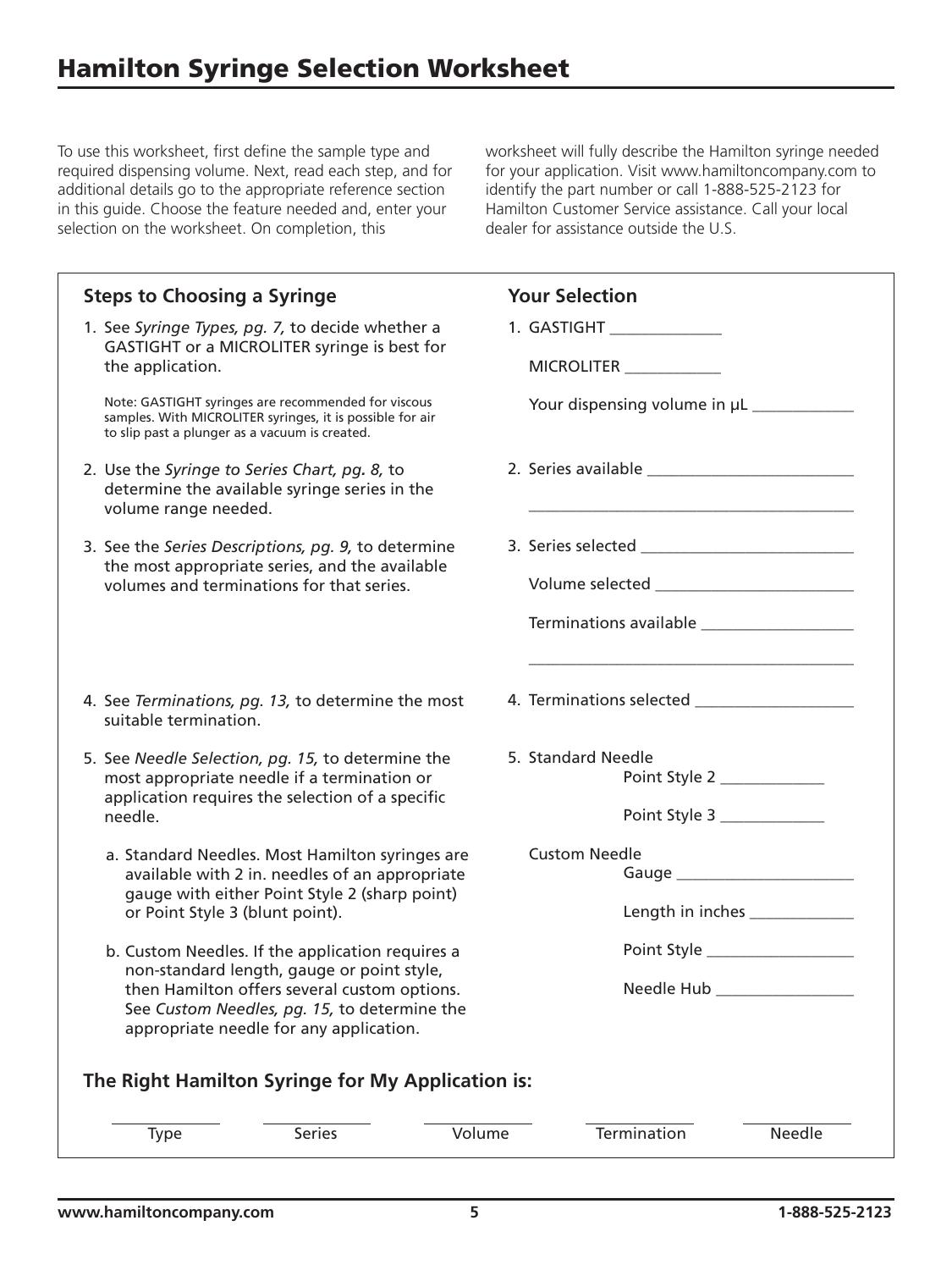*In this example, Jane needs a syringe that is capable of doing nine rapid 10 µL injections of a blood serum solution for a nitric oxide study using GC analysis.*

| <b>Steps to Choosing a Syringe</b><br>1. See Syringe Types, pg. 7, to decide whether a<br>GASTIGHT or a MICROLITER syringe is best for the<br>application.<br>Jane's sample is a liquid, but it is viscous and contains numerous<br>dissolved components that over time could cause a fitted plunger to<br>freeze, so she elects to use a GASTIGHT syringe.<br>2. Use the Syringe to Series Chart, pg. 8, to determine<br>the available syringe series in the volume range<br>needed.<br>Using the chart, she determines that syringes in the 1700 and 1800 |               |            | <b>Your Selection</b><br>1. GASTIGHT $X$<br>MICROLITER _______<br>Your dispensing volume in $\mu L$ 10 $\mu L$<br>2. Series available ______ 1700 and 1800 |
|-------------------------------------------------------------------------------------------------------------------------------------------------------------------------------------------------------------------------------------------------------------------------------------------------------------------------------------------------------------------------------------------------------------------------------------------------------------------------------------------------------------------------------------------------------------|---------------|------------|------------------------------------------------------------------------------------------------------------------------------------------------------------|
| series are available in her volume range.<br>3. See the Series Descriptions, pg. 9, to determine the<br>most appropriate series, and the available volumes<br>and terminations for that series.<br>From the descriptions, she determines that although the 1700 series<br>would work, the 1800 series has a supported plunger which eliminates<br>the chance of bending the fragile plunger during the nine rapid<br>injections. She selects the appropriate volume and lists the terminations<br>available for the 1800 series syringes.                   |               |            | <b>1800</b><br>3. Series selected<br>$10 \mu L$<br>Volume selected _______<br>Terminations available __ N and RN                                           |
| 4. See Terminations, pg. 13, to determine the most<br>suitable termination.<br>She sees that the 1800 series syringes are available with either<br>Cemented Needle or Removable Needle terminations. She determines<br>that a Removable Needle is the most appropriate termination because if<br>her serum sample clogs the needle she can replace the needle and not<br>the whole syringe.                                                                                                                                                                 |               |            | <b>RN</b><br>4. Terminations selected _______                                                                                                              |
| 5. See Needle Selection, pg. 15, to determine the most<br>appropriate needle if a termination or application<br>requires the selection of a specific needle.<br>Since a standard needle is suitable for her application, Jane does not<br>need to supply information for a custom needle.<br>The Right Hamilton Syringe for My Application is:                                                                                                                                                                                                              |               |            | 5. Standard Needle<br>Point Style 2 $\frac{X}{X}$<br>Point Style 3                                                                                         |
| <b>GASTIGHT</b>                                                                                                                                                                                                                                                                                                                                                                                                                                                                                                                                             | 1800          | $10 \mu L$ | <b>RN</b><br><b>Std. Point Style 2</b>                                                                                                                     |
| <b>Type</b>                                                                                                                                                                                                                                                                                                                                                                                                                                                                                                                                                 | <b>Series</b> | Volume     | Termination<br>Needle                                                                                                                                      |

*Jane calls Hamilton Customer Service and orders a GASTIGHT 1800 series 10 µL syringe with a RN hub and a standard sharp needle (Point Style 2).*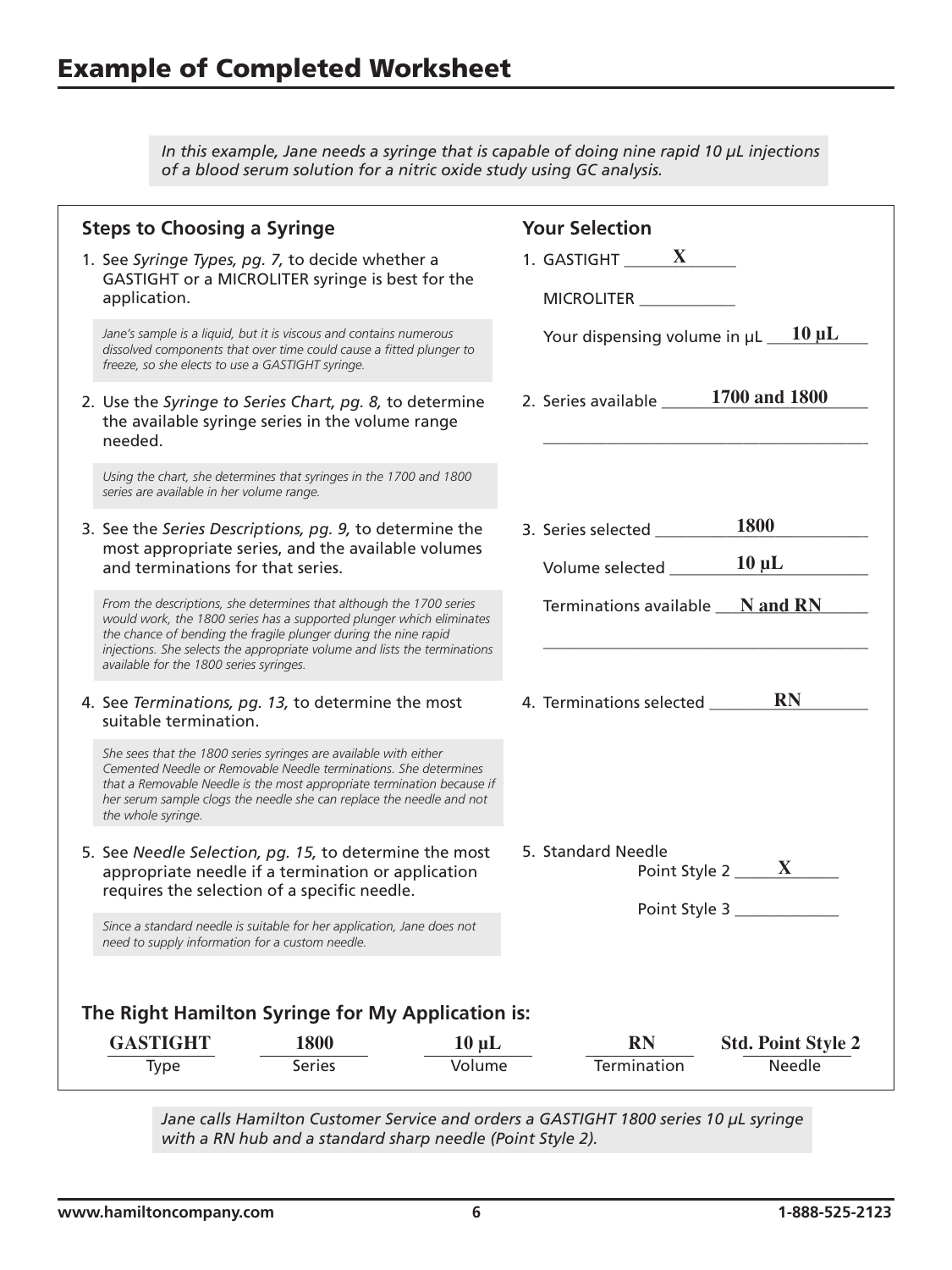Key to selecting the right syringe for your application is to identify your sample type and determine the smallest volume to be dispensed or injected. Hamilton offers two types of syringes, GASTIGHT and MICROLITER, which differ in the design of the plunger.

#### GASTIGHT Syringes for Gases and Liquids

GASTIGHT syringes have a precision-machined TEFLON PTFE plunger tip which creates a leak-free seal. With the tight fit, the tip essentially wipes the interior of the syringe barrel free of sample. This feature is particularly useful with heterogeneous samples as it reduces the chance that a deposit will occur and cause the plunger to freeze.

The GASTIGHT series still requires careful and regular cleaning to minimize deposits on the glass which might score the soft TEFLON plunger tip and resulting in a leak. Replacement plunger assemblies are available for GASTIGHT syringes. However, a replacement plunger should not be put into a barrel which still contains deposits because the new plunger tip is likely to be scored by the deposit after only a few strokes. It is important to remember that over time, the increased friction created by the tight seal may cause the TEFLON tip to wear out and the plunger will have to be replaced.

#### MICROLITER Syringes for Liquids

MICROLITER syringes incorporate a hand-fitted stainless steel plunger with a finely bored syringe barrel. These syringes are ideal for homogenous samples that are not prone to precipitation or bonding with glass.

Under the proper conditions, plunger wear is minimal and the life of a MICROLITER syringe is almost unlimited. However, when using heterogeneous solutions with a MICROLITER syringe, the user must be especially diligent about cleaning the syringe after each use. For more information, see our *Guide to Maintaining and Using Hamilton Syringes*.

In some cases, even diligent cleaning is not sufficient and the barrel will become soiled. The deposits on the glass will compromise the tight tolerances between the glass and the plunger resulting in a frozen plunger. Plungers for MICROLITER syringes cannot be interchanged or replaced if damaged. For heterogeneous solutions, a GASTIGHT syringe is the best option.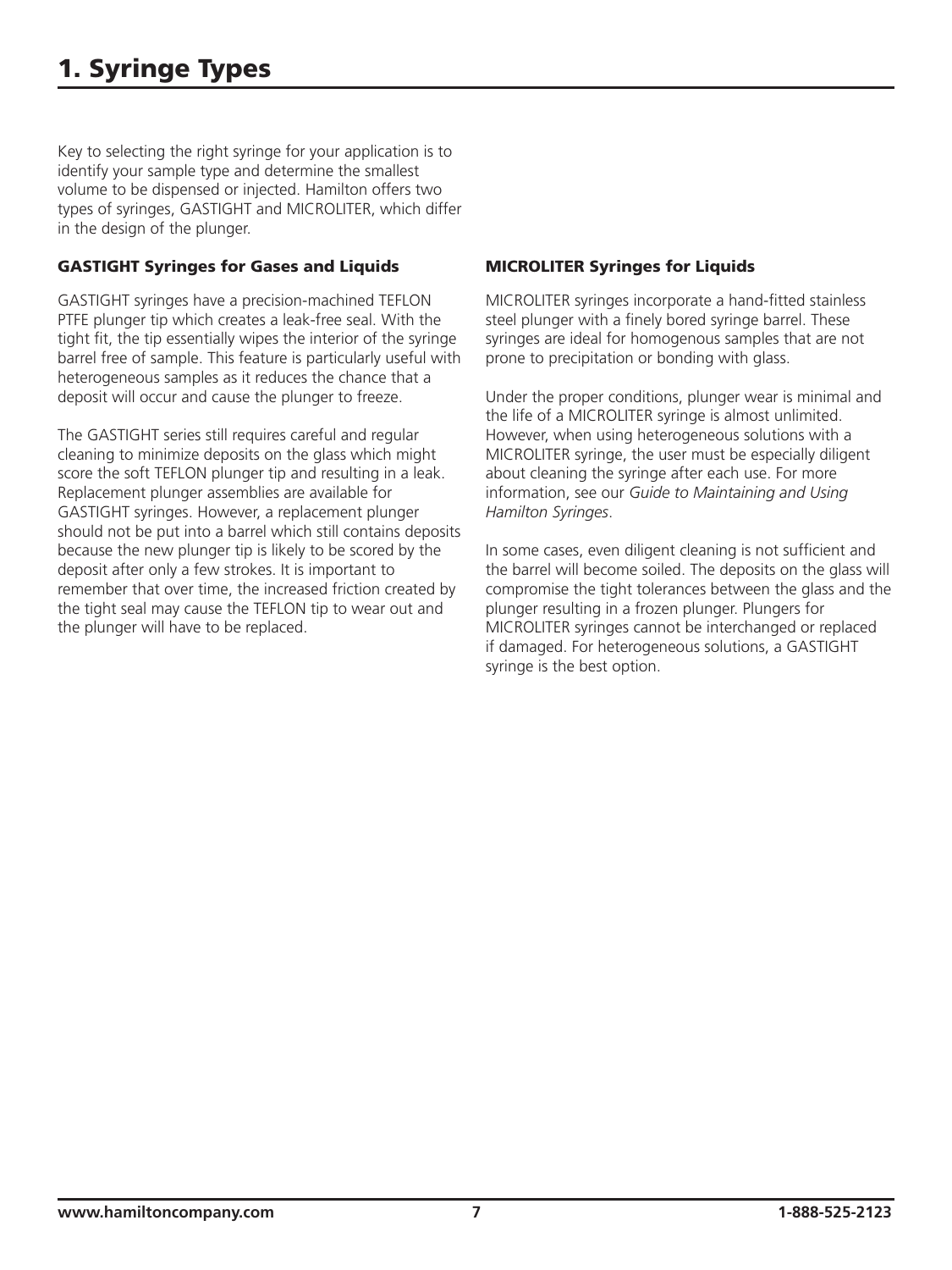For gas samples and heterogeneous liquids, there are four GASTIGHT syringe series from which to choose. For homogeneous liquid samples, there are five MICROLITER syringe series. Given the variety of syringe series available with MICROLITER and GASTIGHT plungers, an easy way to narrow down the list of series is to use delivery (or dispensing) volume as a discriminating factor. For the most accurate dispenses always choose a syringe that has a nominal volume as close to the dispense volume as possible.

For accuracy and precision, the smallest dispensing volume for a given syringe should be greater than or equal to 10% of its total capacity. For example, the smallest dispensing volume recommended for a 10 µL syringe is 1 µL. The following Syringe Type to Series Chart shows the volumes that each series is capable of dispensing within 10-100% of the syringes' nominal volume.



## **The Hamilton Syringe Type to Series Chart**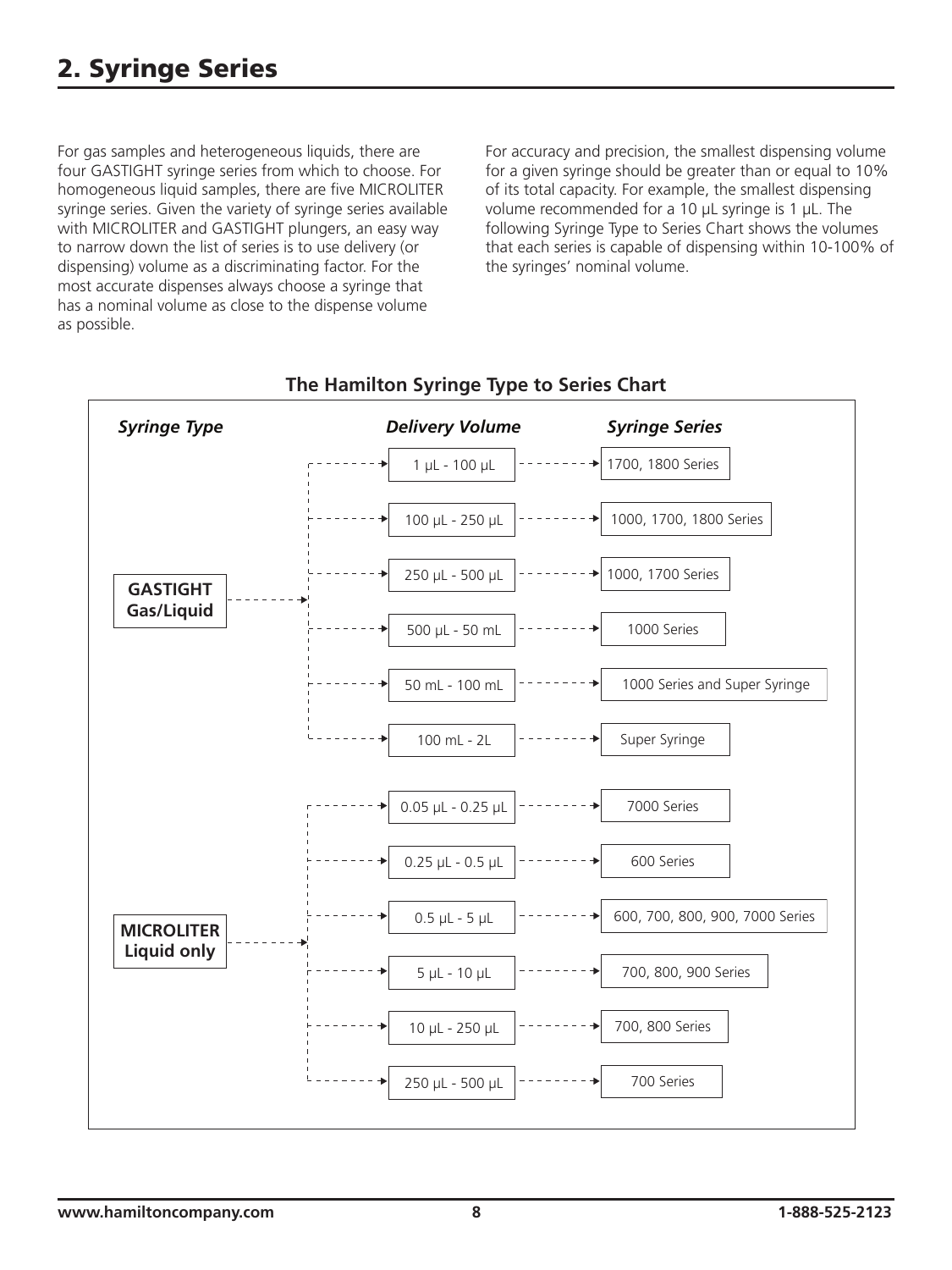Complete descriptions for Hamilton syringe series used for manual applications are given below. The descriptions include product features and typical applications along with the volumes, terminations, and accessories available for each series. For some volumes, several series may include syringes with equivalent volume ranges and similar terminations.

#### MICROLITER Syringes (0.05 µL - 500 µL Delivery Volume)

This type of syringe is for use with liquids and incorporates a stainless steel plunger that is individually fitted to its matching syringe barrel. These micro-volume syringes have a very close tolerance between the plunger and the barrel which creates a liquid-tight seal without parts such as O-rings that eventually wear out.

#### 600 Series (0.25 µL - 5 µL Delivery Volume)

*Recommended Use: The 600 series is great for animal*  The 600 series are robust syringes consisting of *injections because one hand is free for manipulating the animal.* two distinct parts. The bottom half of the barrel *Volumes: 2.5 µL and 5 µL* accurately measures the liquid sample and the top *Terminations: Removable Needle (RN)* half supports the plunger. In addition, the top section *Accessories: Syringe Guide and Reproducibility Adapter* of the plunger is thicker to further reduce the risk of bending the plunger. These syringes require half of the standard stroke length making them ideal for one-handed operation. The plungers and barrels are not interchangeable or replaceable. Barrel Assembly II E RN Nut RN Needle RN Ferrule Plunger Assembly *Reference Drawing (Not to Scale)*

#### 700 Series (0.5 µL - 500 µL Delivery Volume)

The 700 series is the original Hamilton syringe. It was designed to solve the general liquid handling requirements of manufacturing and research laboratories and remains the industry standard. The plungers and barrels are not interchangeable or replaceable.

*Recommended Use: The 700 series is used for manual and automated GC and HPLC injections. Also, it is used for everyday applications that require accurate measuring and dispensing of liquid.*

*Volumes: 5 µL, 10 µL, 25 µL, 50 µL, 100 µL, 250 µL, and 500 µL*

*Terminations: Cemented Needle (N), Special Cemented Needle (SN), Removable Needle (RN) and Luer Tip (LT) Accessories: PB600 Repeating Dispenser, Reproducibility Adapter, Syringe Guide, and Digital Syringe*

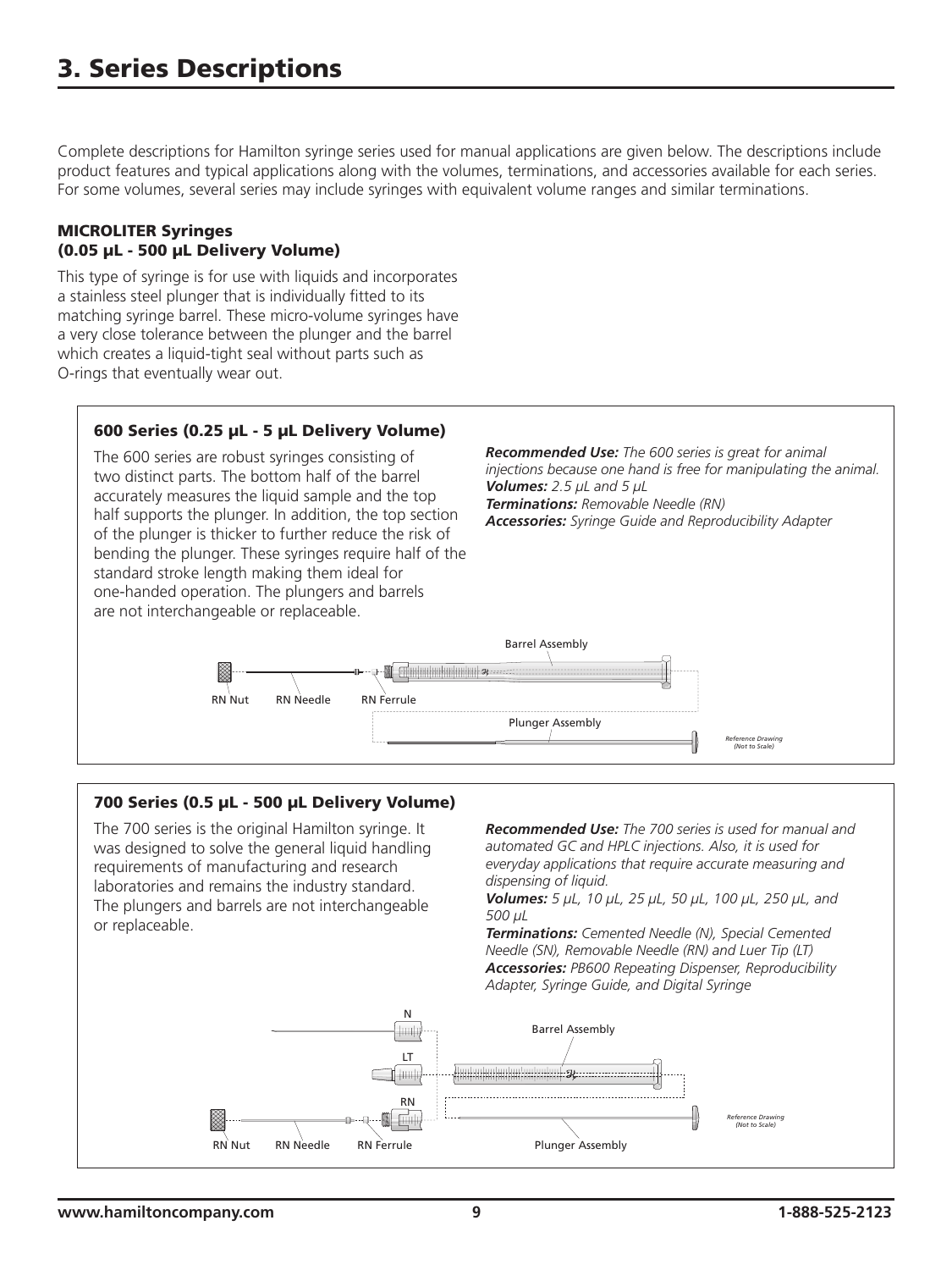#### 800 Series (0.5 µL - 250 µL Delivery Volume)

The 800 series has the same liquid handling capabilities as the 700 series, but with the addition of an aluminum syringe holder designed to eliminate the possibility of plunger damage. The syringe holder screws onto the glass barrel. A two-piece extended plunger further eliminates the risk of breakage. A friction screw at the top of the barrel can be adjusted to give the user some control over dispensing speed and prevent the accidental removal of the plunger. In addition, the syringe holder can be fitted with different barrel/plunger assemblies to cover a range N

*Recommended Use: This syringe is intended for applications where the plunger on a 700 series syringe might be bent. Excellent for novice users.*

*Volumes: 5 µL, 10 µL, 25 µL, 50 µL, 100 µL, and 250 µL Terminations: Cemented Needle (N), Special Cemented Needle (SN), and Removable Needle (RN)*

*Accessories: Reproducibility Adapter*



## 900 Series (0.5 µL - 10 µL Delivery Volume)

The 900 series has the same liquid handling capabilities as the 800 series but is a more economical version. The 900 series does not have any replaceable parts making the initial cost less than the 800 series.

*Recommended Use: This syringe is perfect when a robust syringe is desired and budget is a consideration. Volumes: 5 µL and 10 µL Terminations: Cemented Needle (N), Special Cemented Needle (SN), and Removable Needle (RN) Accessories: Reproducibility Adapter*



#### 7000 Series (0.05 µL - 5 µL Delivery Volume)

The 7000 series employs a plunger wire inside the needle to accurately dispense ultra-low volumes. The needle is bored to extremely accurate tolerances to accommodate the plunger wire. With the plunger inside the needle, the standard dead volume inside the needle is eliminated.

*Recommended Use: The 7000 series is used for manual and automated GC and HPLC injections. Also, it is used for everyday applications that require ultra-small measurements of liquid.*

*Volumes: 0.5 µL, 1 µL, 2 µL, and 5 µL Terminations: Knurled Hub (KH) Accessories: Reproducibility Adapter, Syringe Guide, Digital Syringe, and Syringe Cleaner*

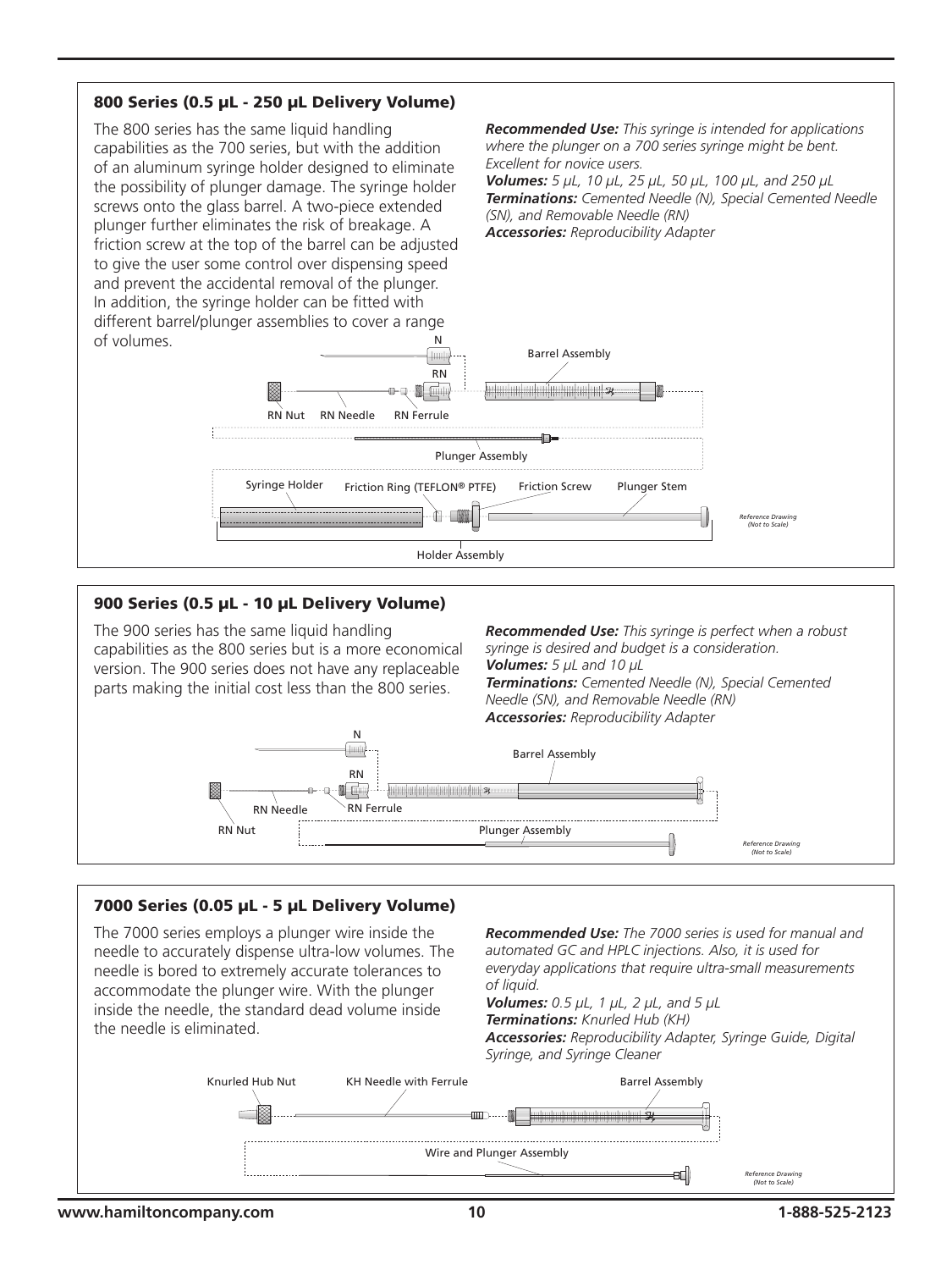#### GASTIGHT Syringes (1 µL - 100 mL Delivery Volume)

These syringes can be used with both gases and liquids. The precision-machined TEFLON PTFE plunger tip creates a leak-free seal. The plungers are replaceable.

#### 1000 Series (100 µL - 100 mL Delivery Volume)

The 1000 series is a mid-volume solution for all liquid and gas handling needs.

*Recommended Use: The 1000 series is ideal for manual and automated HPLC injections. This syringe is commonly used in syringe pumps and other liquid handling instrumentation. Volumes: 1 mL, 1.25 mL, 2.5 mL, 5 mL, 10 mL, 25 mL, 50 mL, and 100 mL*

*Terminations: Luer Tip Cemented Needle (LTN), Luer Tip Special Cemented Needle (LTSN), Luer Tip (LT), Removable Needle (RN), SampleLock (SL), and TEFLON Luer Lock (TLL) Accessories: PB600 Repeating Dispenser for volumes (1 to 2.5 mL)*



LT

## 1700 Series (1 µL - 500 µL Delivery Volume)

This is the GASTIGHT version of the original Hamilton 700 series syringe. It was designed to meet the low volume gas or liquid handling needs of research and manufacturing laboratories.

*Recommended Use: The 1700 series is excellent for manual and automated GC and HPLC injections. This syringe is commonly used in syringe pumps and other liquid handling instrumentation. Volumes: 10 µL, 25 µL, 50 µL, 100 µL, 250 µL, and 500 µL Terminations: Cemented Needle (N), Special Cemented Needle (SN), Luer Tip Cemented Needle (LTN), Luer Tip Special Cemented Needle (LTSN), Luer Tip (LT), Removable Needle (RN), SampleLock (SL), and TEFLON Luer Lock (TLL)*

*Accessories: PB600 Repeating Dispenser, Reproducibility Adapter, Syringe Guide, and Digital Syringe*

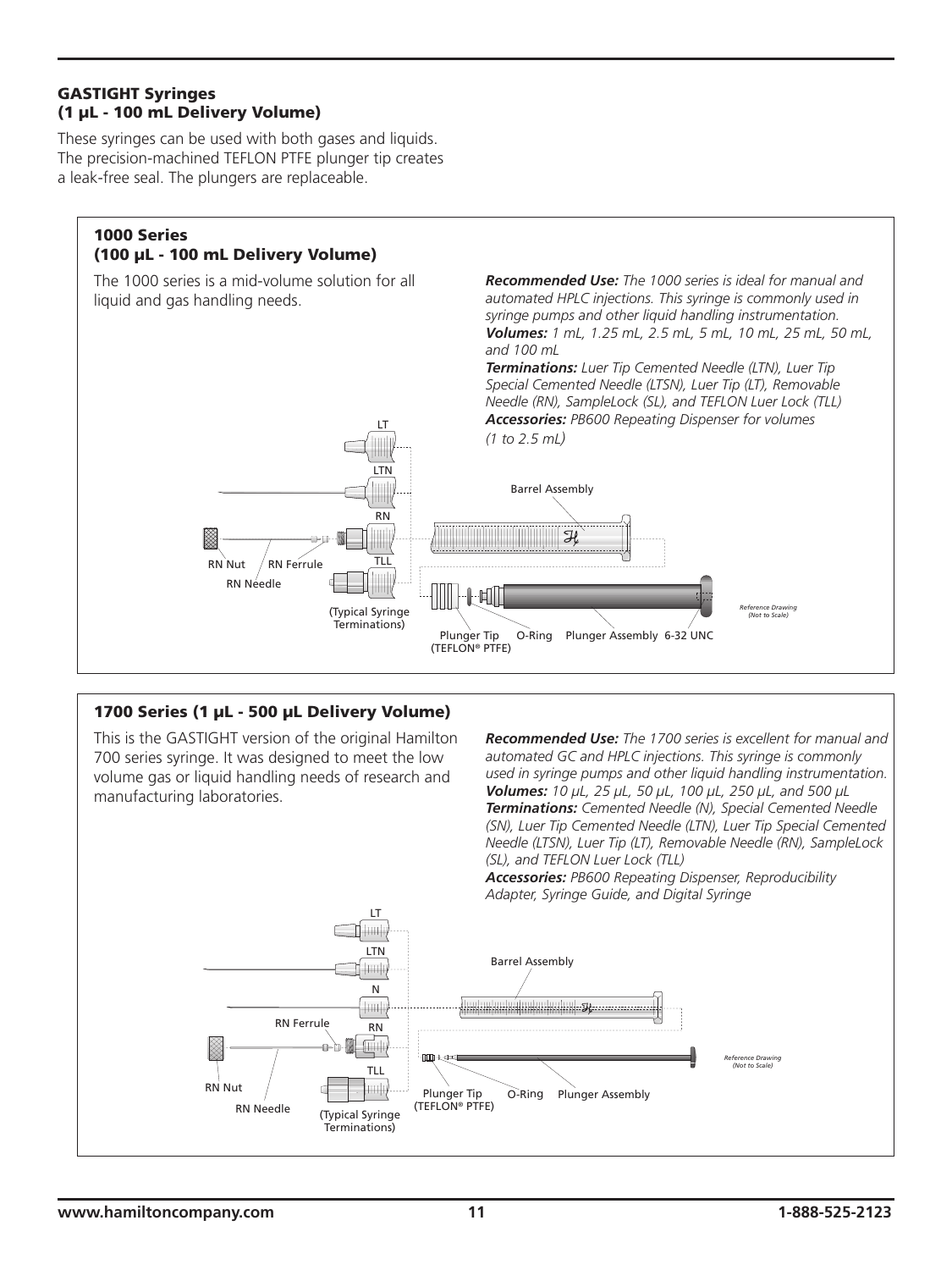

#### Super Syringes - Specialty Syringes for Gases

#### Super Syringe (50 mL - 2L Delivery Volume)

Super Syringes were designed primarily for air sampling, preparing gas standards, calibrating reservoirs, and pneumographs. The Super Syringe is the only Hamilton syringe with an acrylic barrel, which makes this syringe slightly less chemically resistant.

*Recommended Use: This syringe is intended for sampling or transfer of gases. Volumes: 0.5L, 1L, 1.5L, and 2L Terminations: TEFLON Luer Lock (TLL) and Tracheal Adapter (accepts 5/8 inch I.D. flexible tubing) Accessories: None*

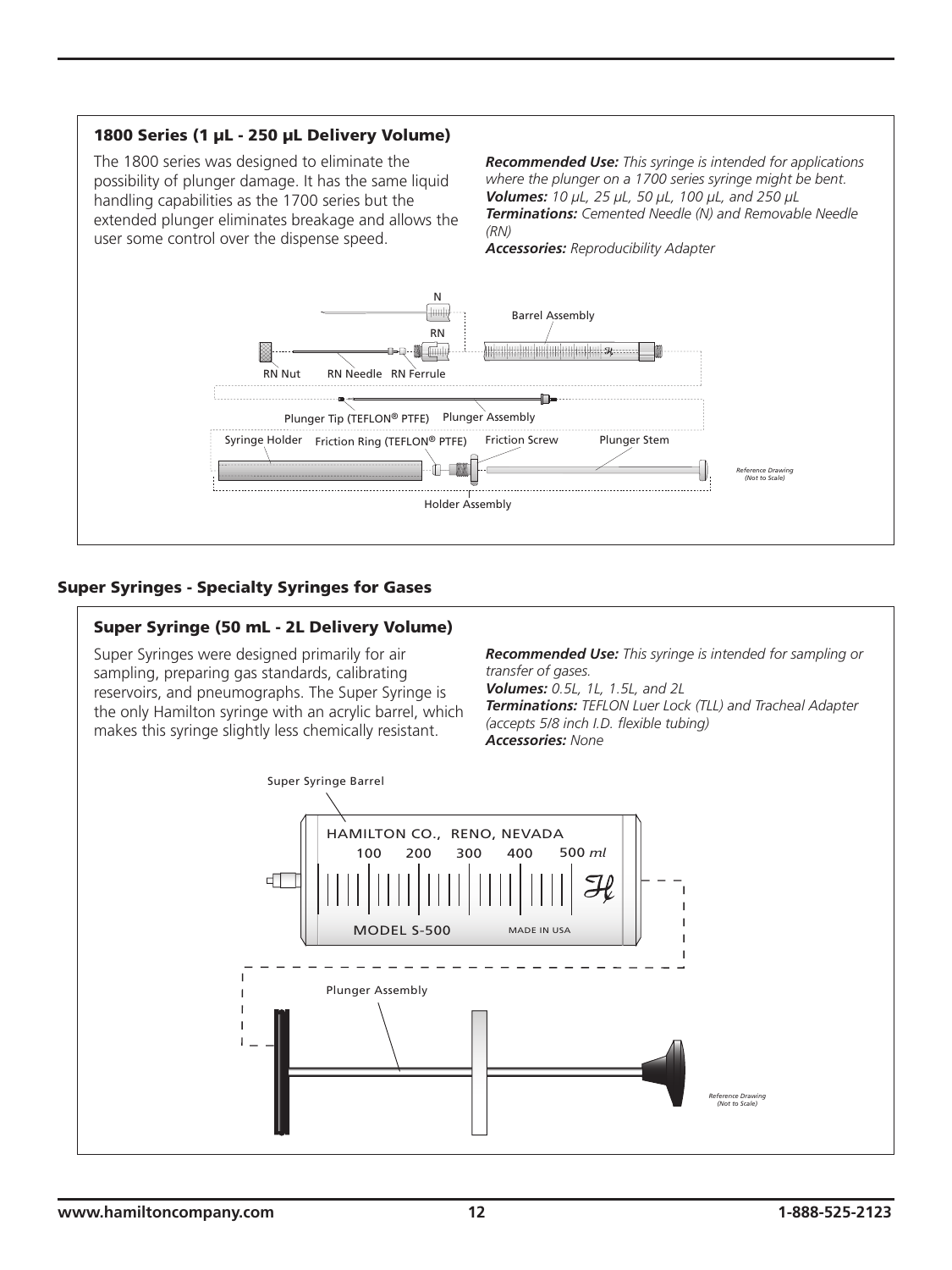Terminations are located at the end of the syringe barrel and function as the interface between the syringe and its mating connection such as the needle. Terminations are offered in a number of different needle and connection

configurations to accommodate a broad range of applications. Below is a listing of the most popular syringe terminations. For a complete overview, please visit www.hamiltoncompany.com

#### N, Cemented Needle *For low volume syringes*

The needles are cemented into the glass syringe barrel at a point corresponding to the zero graduation mark. With this termination, dead volume is limited to the internal volume of the needle. Not autoclavable. Needle gauge is determined by the syringe volume and are not user-selectable. For available needle gauges, see www.hamiltoncompany.com

#### SN, Special Cemented Needle *For low volume syringes*

The special needle terminations are the same as the Cemented Needle terminations except they allow for a variety of user-defined gauges, lengths, and point styles to be attached.

#### LTN, Luer Tip Cemented Needle *For mid volume syringes*

The needles are cemented into the glass syringe barrel at a point corresponding to the zero graduation mark. With this termination, dead volume is limited to the internal volume of the needle. Not autoclavable. Needle gauge is determined by the syringe volume and are not user-selectable. For available needle gauges, see www.hamiltoncompany.com

#### LTSN, Luer Tip Special Cemented Needle *For mid volume syringes*

The special needle terminations are the same as the Luer Tip Cemented Needle terminations except they allow for a variety of user-defined gauges, lengths, and point styles to be attached.

#### LT, Luer Tip

The needles are removable and fit over a ground glass hub which is tapered in the shape of a male luer. The LT termination will accept most hypodermic needles but was designed specifically for use with Hamilton Kel-F needles. This termination increases the dead volume in the syringe, which may not be appropriate for some applications. Autoclavable when disassembled.



**SN** 

 $\parallel$ ilii $\parallel$ 

LTSN

**Inuli** 

LT

⊯ווו∏

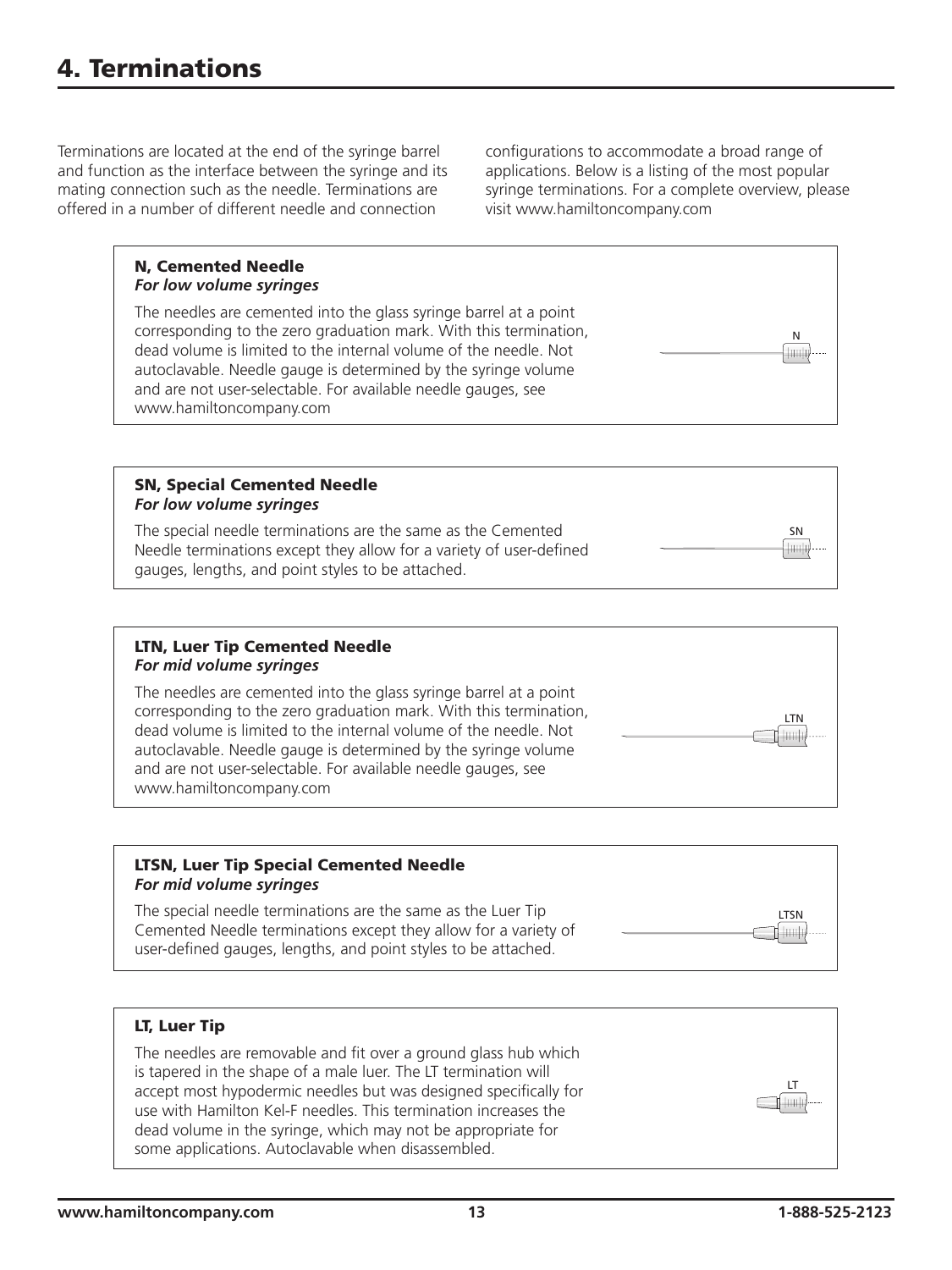#### RN, Removable Needle

The needles are removable and are a Hamilton-specific design. The design allows the needles to seat precisely at the zero graduation mark of the syringe. Users can select the needle gauge, length, and point style to optimize the syringe for custom applications. Additionally, this termination allows for a removable needle without increasing the dead volume of the syringe and is ideal when there is a risk of the needle clogging. Autoclavable when disassembled. Repeated autoclaving will shorten syringe life. For more information, see our *Guide to Maintaining and Using Hamilton Syringes*.



#### KH, Knurled Hub

The knurled hub is used exclusively on 7000 Series syringes. The hub handles up to 6000 psig maximum injection pressure. The needle is removable but with a limited number of gauges available because the plunger is fitted inside the needle. Autoclavable when disassembled. Repeated autoclaving will shorten syringe life. For more information, see our *Guide to Maintaining and Using Hamilton Syringes*.



#### TLL, TEFLON® Luer Lock

This termination has a TEFLON, male Luer taper with nickelplated brass locking hub for use with Kel-F needles, metal hub needles, and universal connectors. Also, the TLL is used with Hamilton diluters/dispensers, OEM applications, and manual operations. Autoclavable when disassembled, except on 25 mL and greater syringes. Repeated autoclaving will shorten syringe life. For more information, see our *Guide to Maintaining and Using Hamilton Syringes*.



#### SL, SampleLock™

The sample lock incorporates an On/Off syringe valve with RN needle. This termination is used for headspace, environmental sample collection and storage, pre-pressurization of gaseous samples for GC analysis, and sample spiking. Not autoclavable.

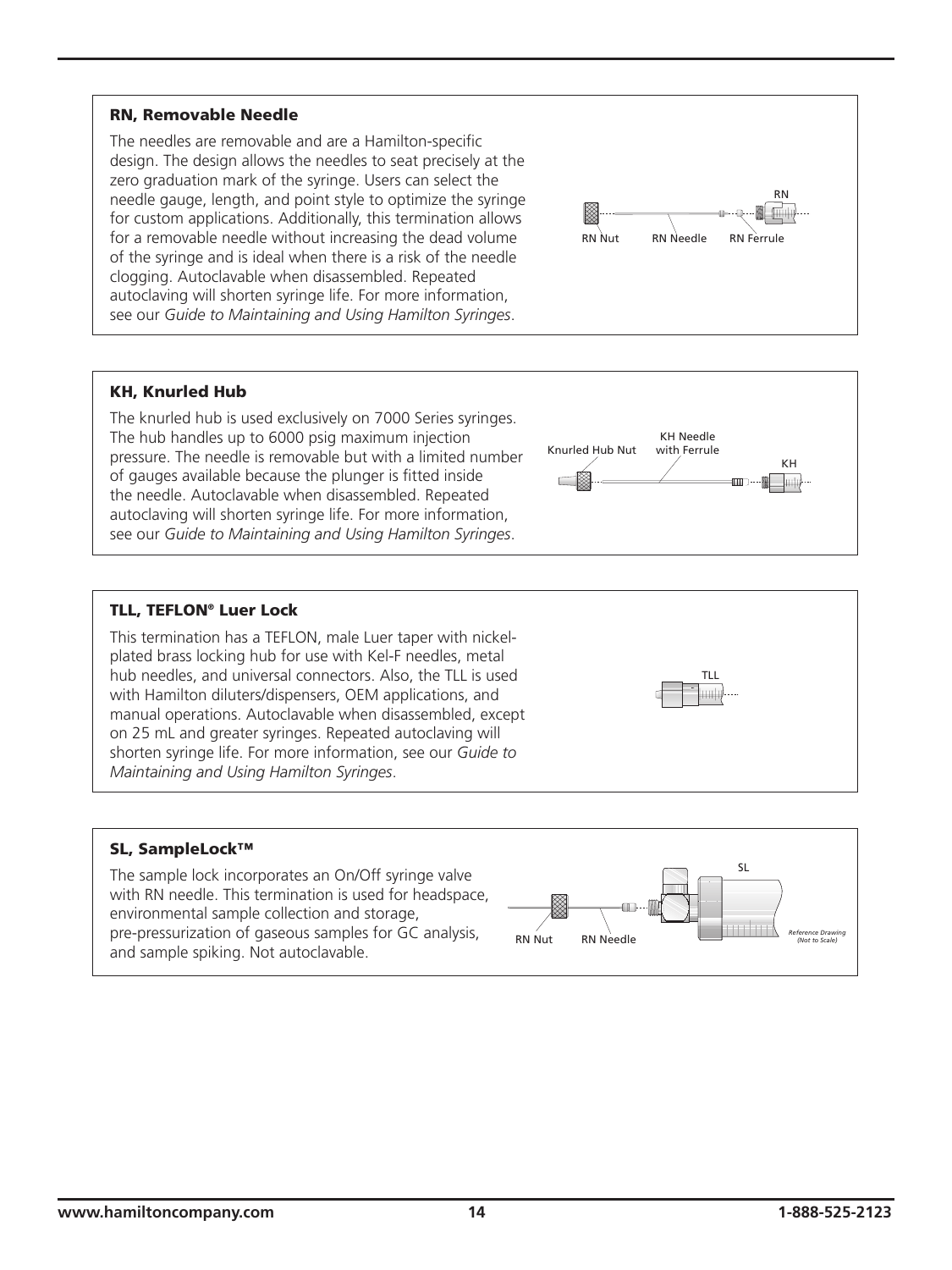Needle point styles range from blunt points for HPLC injections to conical points for penetrating vinyl and plastics. With most syringes, Hamilton provides a standard 2-inch needle of an appropriate gauge and point style. However, if your project requires a non-standard needle gauge or point style, Hamilton offers a wide variety of custom options.

#### Standard Needles

For most syringes, Hamilton has already selected the most common gauge (22 or 26), point style (2 or 3) and length (2 inches) for the average application. Throughout our web site and catalogs, the needles are designated by (Gauge/ Length (inches)/Point Style), e.g., (22s/2/2). Review the Needle Point Style Chart to determine if a standard point style is suitable or if a custom needle is necessary for your application.

#### Custom Needles

For our custom needles, the user-definable parameters are indicated by asterisk like (22s/\*/\*). Review the following sections to fully define the custom needle that is required. There are limits to the gauge, length, and point style combinations that are available so contact Hamilton Customer Service at 1-888-525-2123 for assistance. Contact your local dealer for assistance outside the U.S.

#### Custom Needle Hubs

Choose a needle hub based on the syringe volume and the compatible termination for the specific syringe you have selected for your application.

*SN, Special Cemented Needle: These are cemented needle syringes that allow for a user-defined needles to be attached from the factory.*

*LTSN, Luer Tip Special Needle: These are Luer Tip Cemented Needles that allow for user-defined needles to be attached from the factory.*

*N, Metal Hub Luer Lock Needle: These needles are designed for use with the TLL syringe termination and are available in a variety of gauges between 33 and 10.*

*KF, Kel-F Hub Luer Lock Needle: These needles are designed for use with the LT and TLL syringe terminations and are available in a variety of gauges between 31 and 10.*

*Small Hub Removable Needle: These needles are designed for use with the RN syringe termination on syringes with a nominal volume less than or equal to 100 µL. The needles are available in a variety of gauges between 33 and 22. Note: Remove the original needle and TEFLON ferrule from the RN termination before inserting the replacement needle assembly.*

*Large Hub Removable Needle: These needles are designed for use with the RN syringe termination on syringes with a nominal volume greater than or equal to 250 µL. The needles are available in a variety of gauges between 26s and 22. Note: Remove the original needle and TEFLON ferrule from the RN termination before inserting the replacement needle assembly.*



SN

liittli.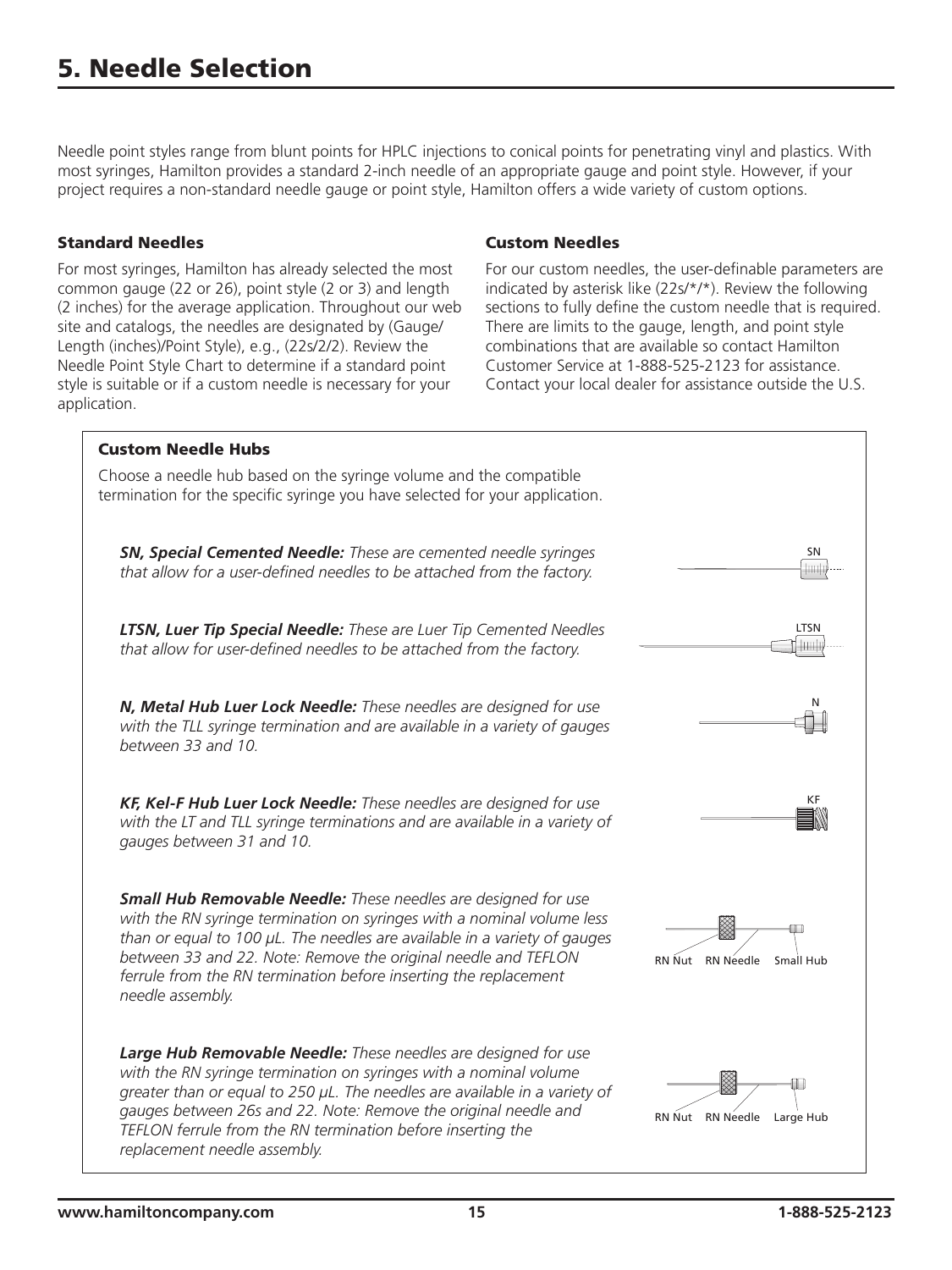#### Point Styles and Applications

The correct point style varies depending on the intended application. Below are a few examples of common applications.

**Animal Injections:** Point Style 4 with a 45º angle allows for the most accurate targeting of a specific biological structure.

**Manual HPLC Injections:** Most manual injection valves are designed to be used with a 22 gauge Point Style 3 needle.

**Manual GC Injections:** Historically a Point Style 2 was required to achieve efficient septum penetration with minimized coring. With Hamilton's new line of GC septa there is evidence that indicates the Point Style AS will consistently extend septa life by as much as 10-fold.

**Drawing Sample:** Any point style will efficiently draw a sample, but when it is important to get the last drop out of a vial use Point Style 3 or AS to reach all the way to the bottom.

| <b>Point Style 2</b>  |                          | Sharp, beveled, curved, non-coring needle point recommended<br>for septum penetration. Available gauges: 33-10.                                                   |
|-----------------------|--------------------------|-------------------------------------------------------------------------------------------------------------------------------------------------------------------|
| <b>Point Style 3</b>  |                          | Blunt needle point for use with HPLC injection valves and for<br>sample pipetting. Available gauges: 33-10.                                                       |
| <b>Point Style 4</b>  |                          | Standard 12° beveled needle point is recommended for life science<br>applications. Available gauges: 33-10.                                                       |
|                       | $30^\circ$<br>$45^\circ$ | Special point styles such as 30°, 45°, or any other angle are<br>available upon request.                                                                          |
| <b>Point Style 5</b>  | $\circ$                  | Conical needle with side port for penetration of septa, thin-gauged<br>vinyls and plastics without coring. Available gauges: 26-10.                               |
| <b>Point Style AS</b> |                          | Special conical style needle point used on autosampler syringes the<br>non-coring needle point is recommended for septum penetration.<br>Available gauges: 26-22. |

#### **Needle Point Style Chart**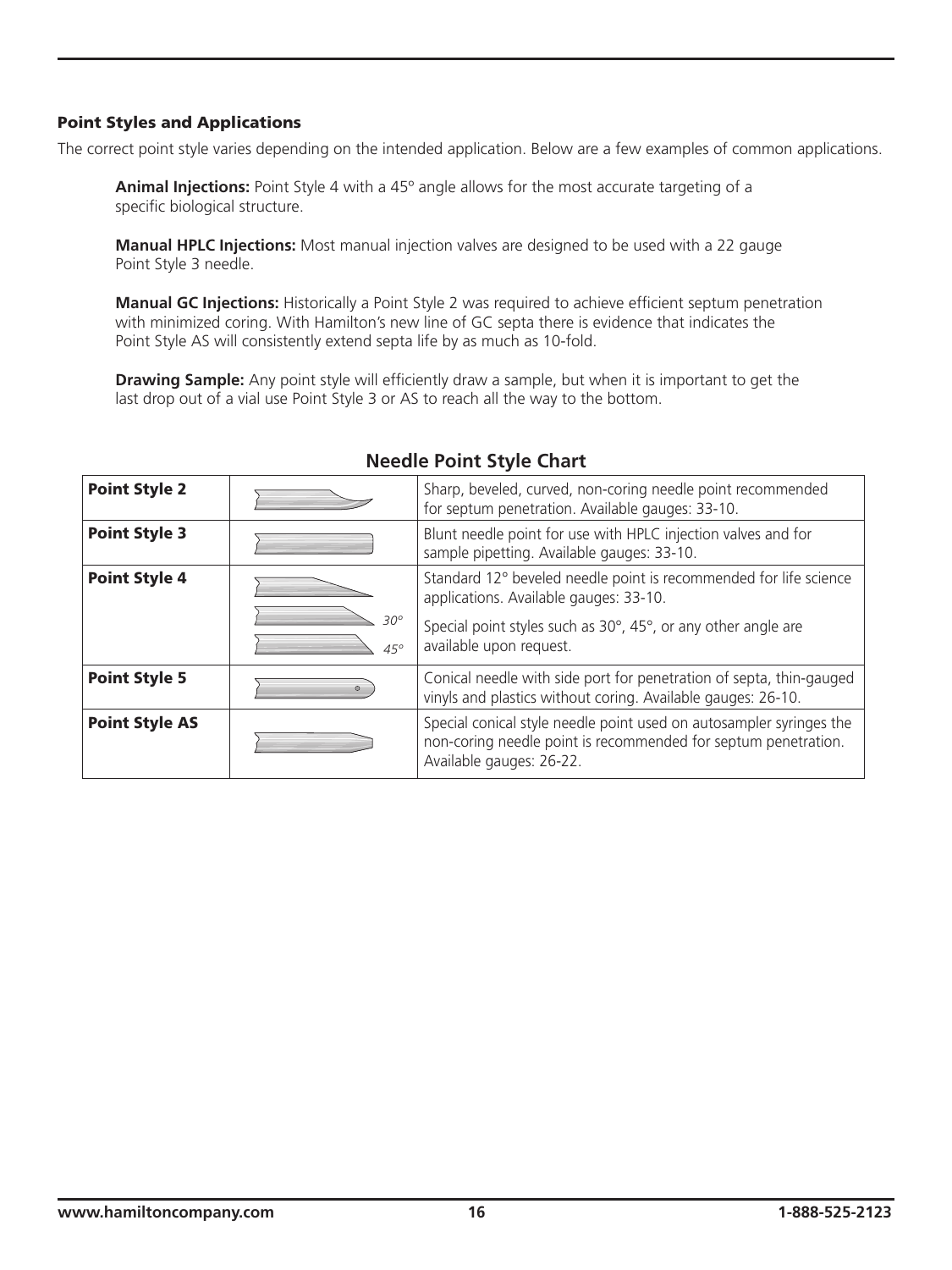#### Custom Needle Gauge and Length

When selecting a needle gauge it is important to keep in mind the volume of the syringe and the dead volume of the needle. For example, it will be very difficult to prime a 10 µL syringe if the dead volume in the needle is greater than 10 µL. Refer to the gauge index to choose a needle gauge with an appropriate µL/inch before selecting a needle. Select the minimum length that allows you to carry out your application comfortably.

*Note: The 's' on a 22s needle represents a smaller I.D. (inner diameter) for the needle and a thicker needle wall for better durability. For example, a 26 gauge needle has an O.D. (outer diameter) of 0.46 mm and an I.D. of 0.26 mm while the 26s gauge needle has an O.D. of 0.47 mm and an I.D. of 0.13 mm. The 26s has half the I.D. of the 26 gauge needle. Also, the difference in the wall thickness nearly doubles with 26s gauge having a thickness of 0.18 mm while the 26 gauge is only 0.10 mm.*

|       | <b>Nominal O.D.</b> |       | Nominal I.D.  |       | <b>Wall Thickness</b> |       | <b>Volume</b> |
|-------|---------------------|-------|---------------|-------|-----------------------|-------|---------------|
| Gauge | inch                | $mm*$ | inch          | $mm*$ | inch                  | $mm*$ | µL/inch       |
| 33    | .0080-.0085         | 0.21  | .0035-.0050   | 0.11  | 0.002                 | 0.05  | 0.20          |
| 32    | .0090-.0095         | 0.24  | 0035-.0050    | 0.11  | 0.002                 | 0.05  | 0.20          |
| 31    | .0100-.0105         | 0.26  | .0045-.0060   | 0.13  | 0.0025                | 0.06  | 0.34          |
| 30    | .0120-.0125         | 0.31  | 0055-.0070    | 0.16  | 0.003                 | 0.08  | 0.45          |
| 28    | .0140-.0145         | 0.36  | .0065-.0080   | 0.18  | 0.0035                | 0.09  | 0.63          |
| 27    | .0160-.0165         | 0.41  | 0075-.0090    | 0.21  | 0.004                 | 0.10  | 0.80          |
| 26s   | .0184-.0189         | 0.47  | .0045-.0055   | 0.13  | 0.007                 | 0.18  | 0.26          |
| 26    | .0180-.0185         | 0.46  | 0095-.0110    | 0.26  | 0.004                 | 0.10  | 1.25          |
| 25    | .0200-.0205         | 0.51  | .0095-.0110   | 0.26  | 0.005                 | 0.13  | 1.25          |
| 24    | .0220-.0225         | 0.57  | .0115-.0130   | 0.31  | 0.005                 | 0.13  | 1.80          |
| 23    | .0250-.0225         | 0.64  | .0125-.0140   | 0.34  | 0.006                 | 0.15  | 2.17          |
| 22s   | .0280-.0285         | 0.72  | .0055-.0065   | 0.15  | 0.011                 | 0.28  | 0.45          |
| 22    | .0280-.0285         | 0.72  | .0155-.0170   | 0.41  | 0.006                 | 0.15  | 3.35          |
| 21    | .0320-.0325         | 0.82  | .0195-.0210   | 0.51  | 0.006                 | 0.15  | 5.19          |
| 20    | .0355-.0360         | 0.91  | .0230-.0245   | 0.60  | 0.006                 | 0.15  | 6.71          |
| 18    | .0495-.0505         | 1.27  | .0315 - .0345 | 0.84  | 0.0085                | 0.22  | 14.08         |
| 17    | .0575-.0580         | 1.47  | .0405-.0435   | 1.07  | 0.008                 | 0.20  | 22.84         |
| 16    | .0645-.0655         | 1.65  | 0455-.0485    | 1.19  | 0.009                 | 0.23  | 28.25         |
| 14    | .0820-.0840         | 2.11  | .0610-.0600   | 1.60  | 0.010                 | 0.25  | 51.07         |
| 13    | .0940-.0960         | 2.41  | 0690-.0730    | 1.80  | 0.012                 | 0.31  | 64.63         |
| 12    | .1080-.1100         | 2.77  | 0830-.0870    | 2.16  | 0.012                 | 0.31  | 93.07         |
| 11    | .1190-.1210         | 3.05  | .0920-.0960   | 2.39  | 0.013                 | 0.33  | 113.00        |
| 10    | .1330-.1350         | 3.40  | .1040-.1080   | 2.69  | 0.014                 | 0.36  | 143.28        |

#### **Gauge Index Table**

*\*mm are nominal*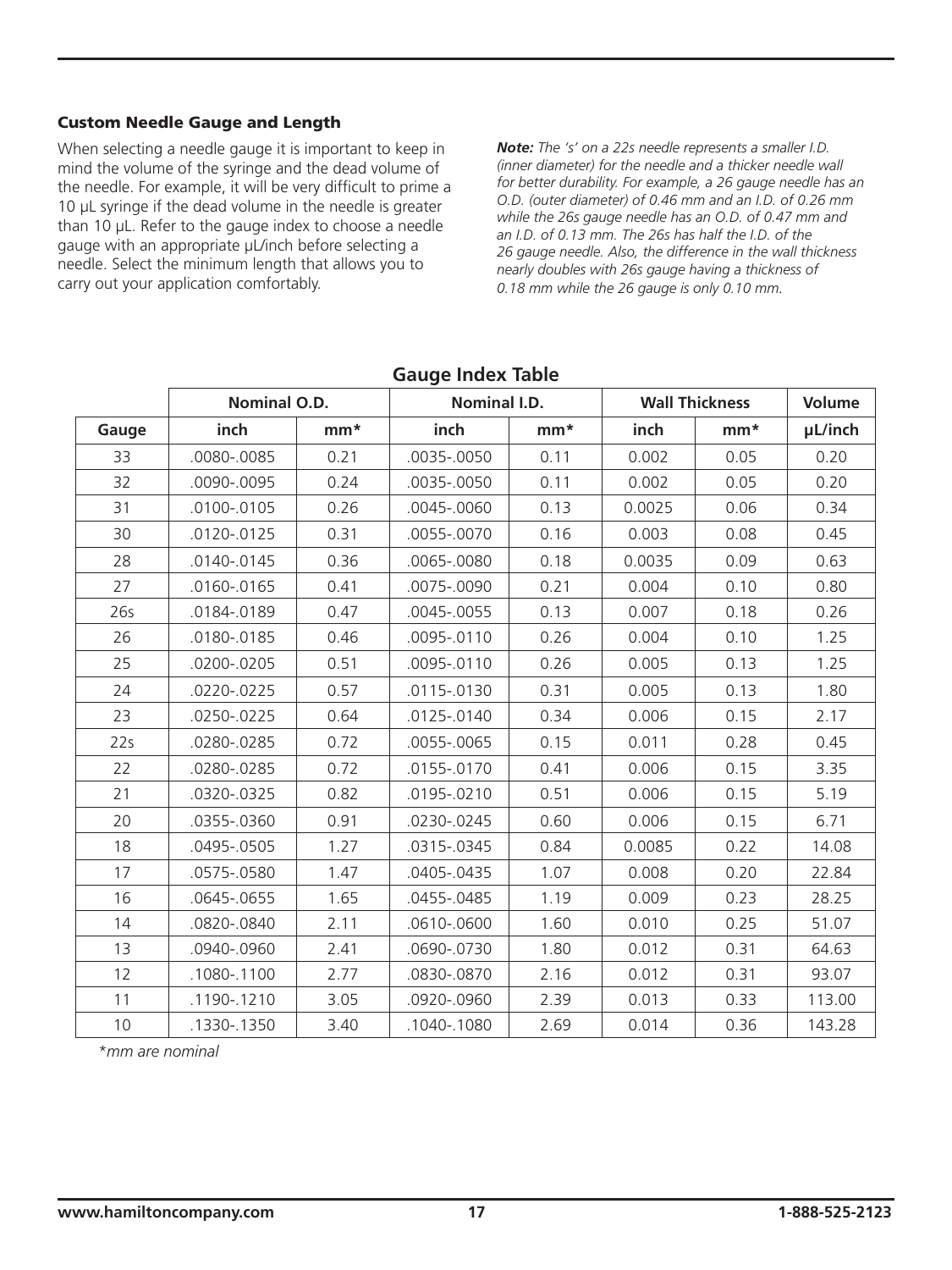Hamilton offers a variety of accessories to improve durability and reproducibility, including the ones described below, as well as replacement parts for our syringes. Details can be found at www.hamiltoncompany.com

#### Cleaning Concentrate

The concentrate is a biodegradable cleaning agent for removal of stubborn residues. Hamilton Part No. 18311 (500 mL).

#### Needle Cleaning Kit

Contains a selection of various diameter tungsten wires as well as a biodegradable cleaning concentrate for cleaning plugged needles. Hamilton Part No. 76620. Additional cleaning wires and concentrate can be purchased separately.

#### Syringe Cleaner

The unit is designed to clean 7000 Series MICROLITER™ syringes with only heat (370 °C) or add a vacuum source (0.1 mm mercury) to remove suspected residuals. Hamilton Part No. 76610 (120VAC) and Part No. 76615 (220VAC).

## Syringe Guide

The guide is easily installed on a syringe to prevent the plunger from bending or being pulled out. Two models are offered for different syringe volumes and series.

## Reproducibility (Chaney) Adapter

The Chaney Adapter is easily installed on a syringe for consistent, reproducible injections. Also, the adapter prevents plunger bending while an adjustable stop provides increased precision and accuracy. Four models are available to accommodate a range of syringe volumes and series.

#### PB600 Repeating Dispenser

The PB600 (Hamilton Part No. 83700 ) can be used with liquids or gases to consistently dispense 1/50th of the syringe volume. The dispenser fits MICROLITER and GASTIGHT syringes with volumes up to 2.5 mL.

#### Digital Syringe™

The base unit can be used with Hamilton syringes in the 700, 1700, and 7000 series with nominal volumes between 0.5 µL and 500 µL. An easy-to-read LCD screen displays the volume contained in the syringe to within  $\pm 0.5\%$  of the syringe's nominal volume. The Digital Syringe is ordered by adding 'DS' as a prefix to the required syringe part number.

Digital Syringes are automatically N.I.S.T. traceably calibrated to the base unit prior to shipment. Recalibration service is available for the Digital Syringe. Contact Hamilton Customer Service Department to obtain an RGA Number (Returned Goods Authorization Number). Include the syringe part number used with the base unit on the RGA and return the digital unit without the syringe. The customer will be charged the calibration fee plus the cost of a new syringe.

## N.I.S.T. Traceable Certification

This calibration service is available for most of our precision syringes. A Certificate of Calibration is shipped with the product and the procedure is performed with an unbroken chain of calibrations with N.I.S.T. traceable weights. Calibrated syringes must be specified at the time of ordering by adding the prefix 'CAL' to the beginning of the syringe's part number. For example, to order a 701N, 10 µL syringe (Hamilton Part No. 80300) as a calibrated syringe, request Part No. CAL80300.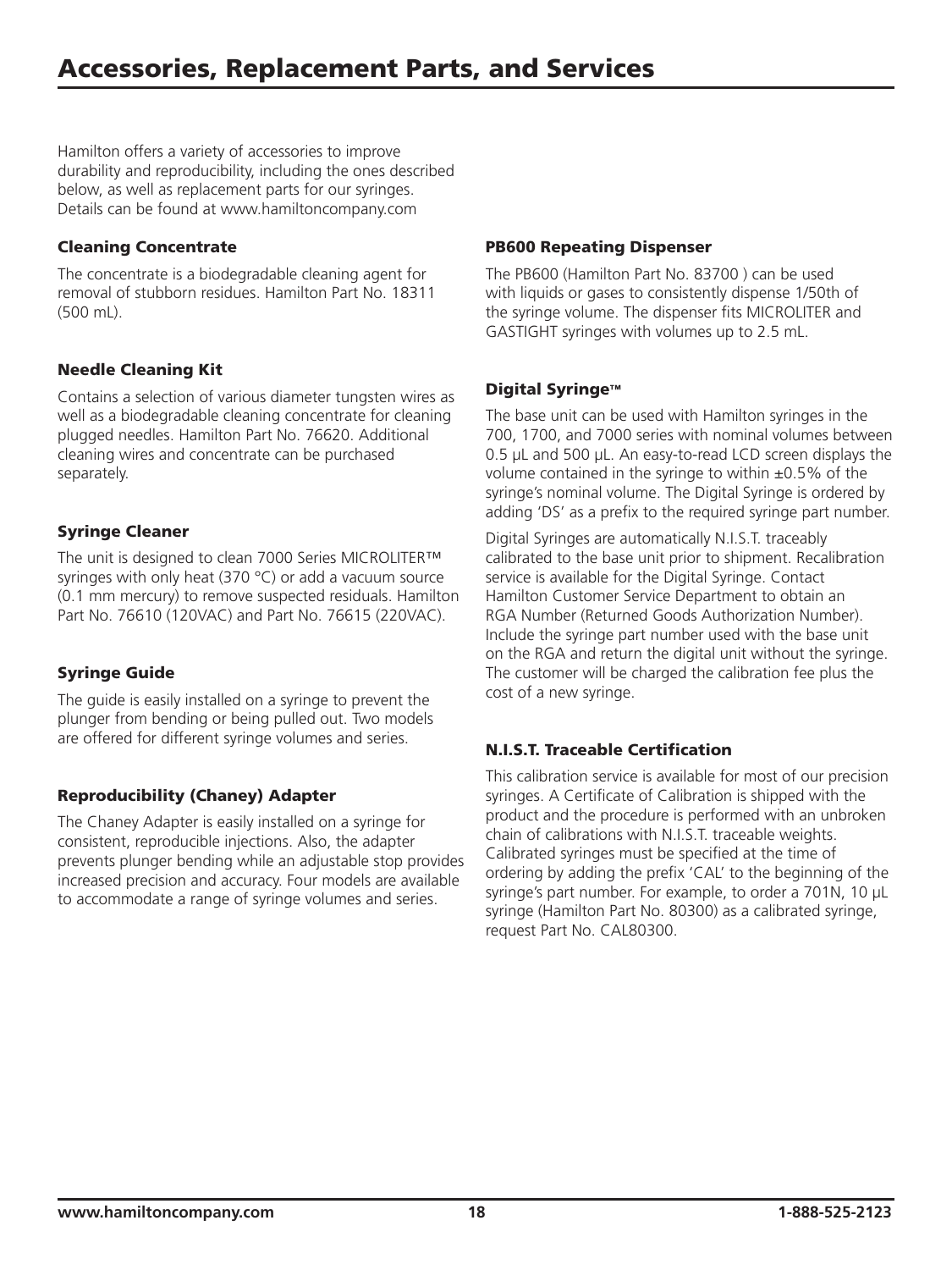The following information is available on our web site and as pdfs.

#### Hamilton Precision Syringes Care and Use

With proper care and handling, Hamilton syringes will provide unsurpassed performance year after year. See our complete *Guide to Maintaining and Using Hamilton GASTIGHT®, MICROLITER™, and Specialty Syringes.*

#### Determining the Performance of Hamilton Syringes

Follow the protocol on this document to confirm the accuracy of a syringe. The Hamilton Company Quality System is ISO 9001-2000 certified.

#### Inner and Outer Dimensions

For applications and projects where the physical dimensions of a syringe are important, specifications are provided for the most popular syringes in our product line.

#### Product Instruction Sheets

Electronic versions of the documentation shipped with new products containing information on assembly, use, replacement parts, etc. Refer to these sheets, if you have misplaced an original instruction sheet or would like to see more information on a specific product prior to purchase.

#### Syringe Graduations

Occasionally, users have asked for information relating to the scale divisions on a syringe to the delivery volume. A series of tables detail this information for all of our syringes.

# Technical Support

#### Frequently Asked Questions

Many of your questions can be answered by visiting the FAQ page of our web site at www.hamiltoncompany.com

#### **Online**

Our technical staff will promptly answer questions sent by email to sales@hamiltoncompany.com

#### **Telephone**

For all other technical issues, call 1-888-525-2123 for Hamilton Technical Service assistance. For assistance outside the U.S., contact your local dealer.